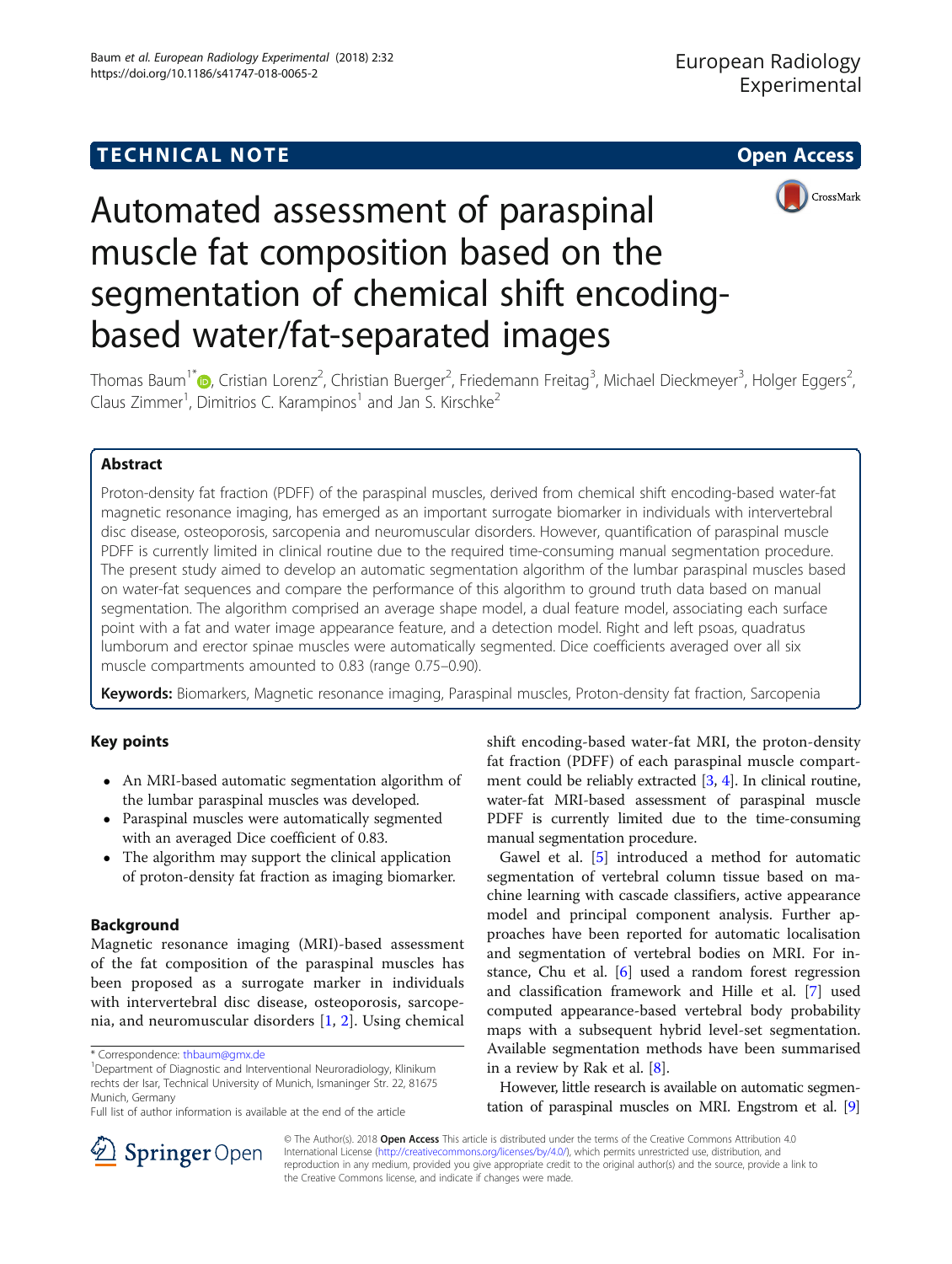used statistical shape modelling for the segmentation of the quadratus lumborum muscle in T1-weighted images. Jurcak et al. [[10](#page-4-0)] applied a hybrid atlas-based geodesic active contour algorithm for the automated segmentation of the quadratus lumborum muscle.

Therefore, the purpose of this study was to develop an automatic segmentation algorithm of the paraspinal muscles relying on chemical shift encoding-based water-fat MRI and compare the performance of this algorithm to ground truth data based on manual segmentation.

# **Methods**

# Participants

The study was approved by the local institutional committee for human research and in accordance with the 1964 Helsinki declaration and its later amendments. All individuals gave written informed consent before participation in the study.

Ten healthy individuals were recruited for this study (eight men and two women, age  $29 \pm 8$  years [mean ± standard deviation (SD)], and body mass index  $26.7 \pm 2.3$  kg/m<sup>2</sup> [mean  $\pm$  SD]).

## MRI protocol

All participants underwent MRI at two time points (baseline and six-week follow-up) to obtain longitudinal imaging data for long-term reproducibility purposes. The lumbar musculature of the individual was scanned on a 3-T whole-body scanner (Ingenia, Philips Healthcare, Best, The Netherlands) using the built-in-the-table posterior coil elements (12-channel array). An axially prescribed six-echo three-dimensional spoiled gradientecho sequence was used for chemical shift encodingbased water-fat separation. The sequence acquired the six echoes in a single time of repetition using non-flyback (bipolar) read-out gradients and the following imaging parameters: time of repetition 11 ms; minimum time of echo 1.04 ms;  $\triangle$ TE 0.8 ms; field of view 220  $\times$  220  $\times$ 219 mm; acquisition matrix  $72 \times 110 \times 73$ ; acquisition voxel size  $3.1 \times 2.0 \times 3.0$  mm; frequency encoding direction left to right; receiver bandwidth 2756 Hz/pixel; scan time 2:01 min. A flip angle of 3° was used to minimise T1-bias effects [[11\]](#page-4-0).

## Image-based fat quantification

The gradient-echo imaging data were processed on-line using the mDIXON Quant software provided by the manufacturer. It performs a complex-based water-fat decomposition using a pre-calibrated seven-peak fat spectrum and a single T2\* to model the signal variation with echo time. PDFF maps were then computed as the ratio of the fat signal over the sum of fat and water signals.

## Manual segmentation

Manual segmentation of the paraspinal muscles was performed on the PDFF maps at baseline and follow-up by using the free open-source software Medical Imaging Interaction Toolkit (MITK), developed by the Division of Medical and Biological Informatics, German Cancer Research Center, Heidelberg, Germany [\(www.mitk.org](http://www.mitk.org)). The following six muscle compartments were separately segmented by one operator from the upper endplate level of L2 to the lower endplate level of L5: right and left psoas muscles; right and left quadratus lumborum muscles; and right and left erector spinae muscles (Fig.  $1a$ ).

## Automatic segmentation

Baseline and follow-up images and corresponding manual muscle segmentations of seven individuals were used as a training dataset and those of the remaining three individuals as a test dataset. Manual muscle segmentations in the baseline and follow-up images of the three test participants served as ground truth and were considered as gold standard for the automatic muscle segmentation results. Based on the manual segmentations of the training set, a model of the six muscle compartments was generated. It comprised an average-shaped model, represented as triangle mesh, a dual-feature model, associating each surface triangle with a fat and water image appearance feature, and a detection model [[12\]](#page-4-0). For its generation, first a shape model was created. A fuzzy averaging approach as described in Blaffert et al. [[13\]](#page-4-0) was followed to convert the label images resulting from the manual segmentation step to an average multi-compartment surface model. Second, a feature model that relates surface positions with corresponding image features, such as intensity edges, was generated following Peters et al. [[14\]](#page-4-0). To do so, a training set of images with corresponding mesh models was created by adapting the average-shaped model from the previous step to the manual segmentation results. In this step, a simplified version of the model-based segmentation method [[15\]](#page-4-0) was applied, using a simple gradient feature to adapt the average-shaped model to the manually created label images. During the training phase, optimal local features are determined for the fat as well as the water image.

For the automatic segmentation of an unseen image, first a generalised Hough transform for structure localisation is performed to initialise the model in the patient image, followed by a coarse-to-fine individualisation of the surface model [[15,](#page-4-0) [16](#page-4-0)]. During individualisation, an objective function consisting of an image feature match term and a shape deviation term was evaluated for optimising pose and shape of the model. Two image features, for water and fat image, were evaluated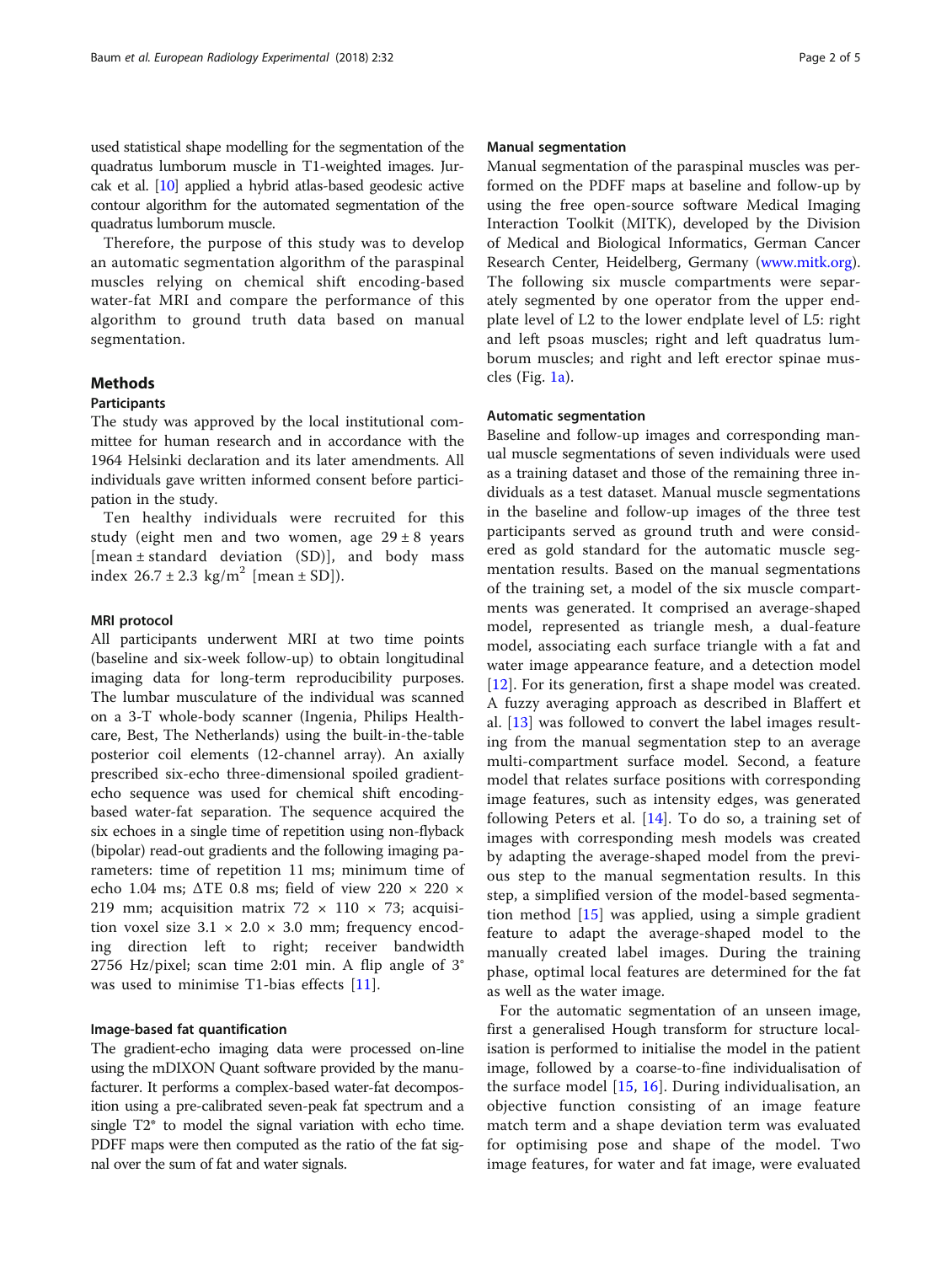<span id="page-2-0"></span>

simultaneously. The procedure was iterated, allowing first only a rigid transformation of the model and later a free-form deformation to obtain a detailed muscle delineation (Fig. 1b and c; Additional file [1\)](#page-3-0).

# Statistical analysis

Dice coefficients [\[17](#page-4-0)] were determined to compare the automatic muscle segmentations with the corresponding ground truth. Wilcoxon signed rank tests were used to assess differences of muscle volume and PDFF based on automatic segmentation and ground truth, respectively.

# Results

The Dice coefficient averaged over all six muscle compartments amounted to 0.83 (range 0.75–0.90). The highest Dice coefficients were observed for the erector spinae muscles (right 0.89, left 0.90), followed by the psoas muscles (right 0.83, left 0.77). The lowest Dice coefficients were found for the quadratus lumborum muscles (right 0.75, left 0.76).

Mean volume and PDFF of each muscle compartment for the training dataset are listed in Table [1.](#page-3-0) The automatic segmentation algorithm significantly overestimated the muscle volumes of right  $(p = 0.012)$  and left  $(p = 0.012)$  erector spinae and right  $(p = 0.025)$  and left  $(p = 0.017)$  psoas muscles. Absolute differences in PDFF values obtained with the automatic and the manual muscle segmentation were relatively small (range 0.02– 0.58%), but statistically significant  $(p < 0.012)$  in the erector spinae muscles (Table [1\)](#page-3-0).

# **Discussion**

The proposed algorithm for automatic paraspinal muscle segmentation on chemical shift encoding-based water-fat MRI showed small absolute errors in PDFF (range 0.02– 0.58%) in the scanned healthy participants.

The Dice coefficients observed in our study were comparable to those reported by Jurcak et al. [[10](#page-4-0)]. They applied a hybrid atlas-based geodesic active contour algorithm for the automated segmentation of the quadratus lumborum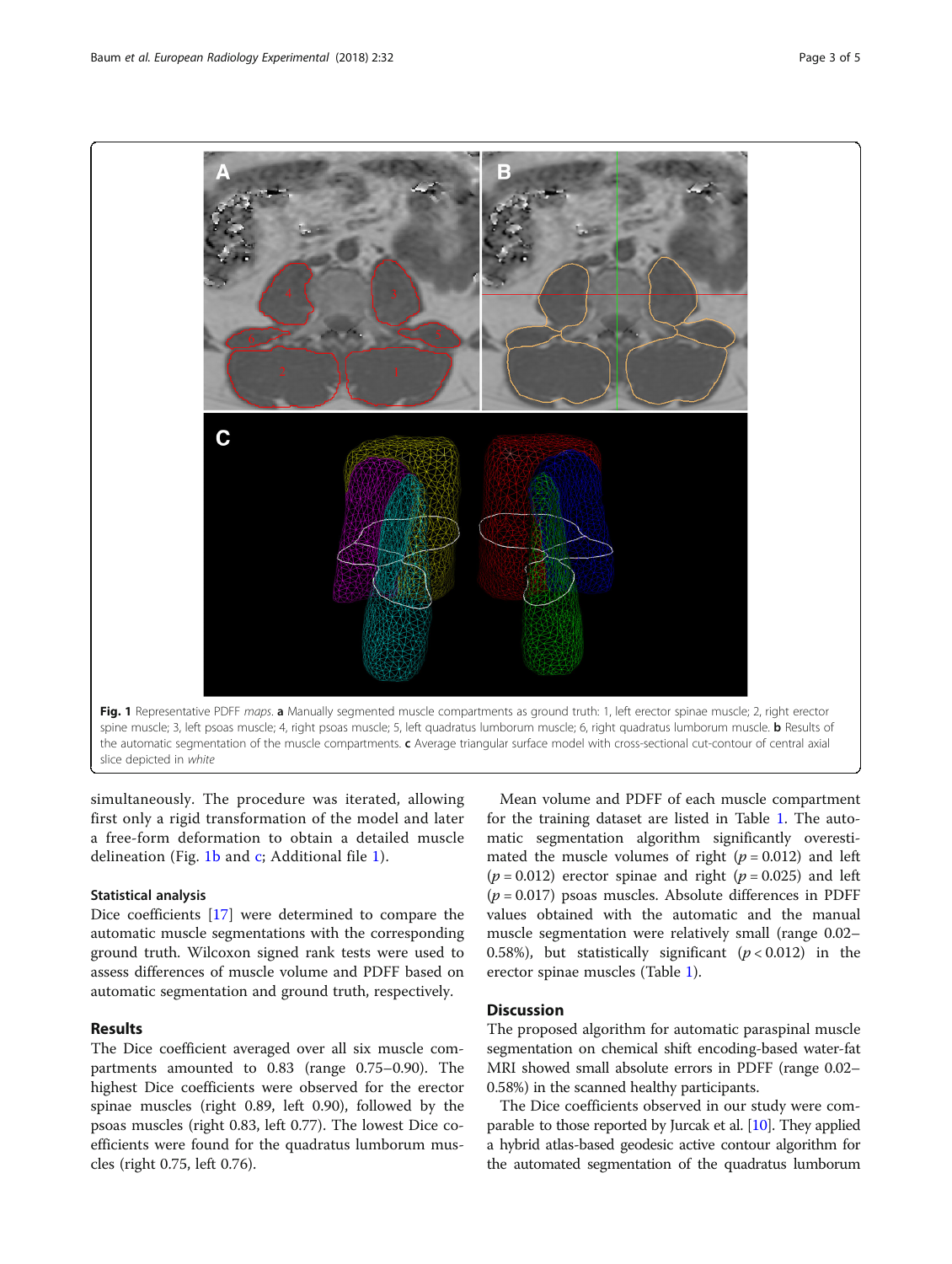|                          | Training set $(n = 14)$ |              | Testing set $(n=6)$ |                 |                       |       |              |              |               |
|--------------------------|-------------------------|--------------|---------------------|-----------------|-----------------------|-------|--------------|--------------|---------------|
|                          | Fat fraction            | Volume       | GT fat fraction     | AS fat fraction | $\Delta$ fat fraction | D     | GT volume    | AS volume    | $\mathcal{D}$ |
| Right erector spinae     | $6.66 \pm 2.07$         | $241 \pm 56$ | $5.10 + 1.09$       | $5.49 \pm 1.14$ | 0.39                  | 0.01  | $235 + 60$   | $287 \pm 74$ | 0.012         |
| Left erector spinae      | $6.29 + 2.19$           | $252 + 53$   | $3.44 + 1.88$       | $4.02 \pm 1.90$ | 0.58                  | 0.01  | $238 + 56$   | $793 + 74$   | 0.012         |
| Right guadratus lumborum | $6.44 \pm 5.21$         | $45 + 10$    | $5.36 + 1.22$       | $4.86 \pm 0.72$ | 0.50                  | 0.025 | $43 + 13$    | $45 \pm 14$  | 0.263         |
| Left quadratus lumborum  | $7.46 \pm 5.82$         | $51 \pm 13$  | $4.24 + 3.27$       | $3.69 + 2.43$   | 0.55                  | 0.123 | $47 + 14$    | $47 + 15$    | 0.889         |
| Right psoas              | $4.19 + 2.65$           | $121 + 28$   | $4.01 + 1.68$       | $3.82 \pm 1.56$ | 0.19                  | 0.093 | $117 + 35$   | $130 + 45$   | 0.025         |
| Left psoas               | $4.04 + 3.87$           | $119 \pm 33$ | $2.98 \pm 2.58$     | $2.96 + 2.22$   | 0.02                  | 0.575 | $109 \pm 35$ | $135 \pm 51$ | 0.017         |
|                          |                         |              |                     |                 |                       |       |              |              |               |

<span id="page-3-0"></span>Table 1 Mean and standard deviation of PDFF (%) and volume (cm<sup>3</sup>) of each muscle compartment in the training and test dataset

 $p$  values refer to the comparison of automatic segmentation (AS) and ground truth (GT) results in the test dataset

muscle and obtained Dice coefficients for the right and left quadratus lumborum muscles of 0.78 and 0.75, respectively. Similarly, Engstrom et al. [\[9\]](#page-4-0) reported Dice coefficients of 0.87 for automated segmentation of the quadratus lumborum muscles based on statistical shape modelling. Differences in PDFF values between the automatic segmentation and ground truth were relatively small and clinically acceptable (absolute difference range from 0.02% to 0.58%). In the future, machine learning methods may be an alternative approach for the segmentation of the paraspinal muscles in water-fat MR images as previously applied for the segmentation of the vertebral column tissues [[5](#page-4-0)].

PDFF in the erector spinae muscles and the volumes of erector spinae and psoas muscle were significantly greater by using the automated segmentation algorithm compared to the manually segmented ground truth. These findings may result from the different segmentation approaches. The operator tried to avoid the accidental inclusion of epimuscular fat and placed the regions of interest (ROI) within in the inner contour of the visible muscle boundaries. The automated segmentation algorithm detected the muscle boundaries and exactly placed the ROIs on the muscle boundaries. In the future, a circular shrinking of the automatically placed ROIs can be implemented to reduce the volume differences between automated and manual segmentation.

To further improve our existing algorithm, an increased number of participants for the training dataset is necessary to reliably extract muscle volume and PDFF of the erector spinae muscles, especially when applying the method in atrophic muscles affected by pathology.

In conclusion, an automatic segmentation algorithm of the lumbar paraspinal muscles was developed and an averaged Dice coefficient of 0.83 was obtained between automated segmentations and manually segmented ground truth.

# Additional file

[Additional file 1:](https://doi.org/10.1186/s41747-018-0065-2) Representative fat images with automated segmentation results of the six muscle compartments (red contours). (MOV 1036 kb)

#### Abbreviations

MRI: Magnetic resonance imaging; PDFF: Proton-density fat fraction; ROI: Region of interest

#### Availability of data and materials

The database can be made available upon request.

#### Funding

The present work was supported by Philips Healthcare, the European Research Council (grant agreement no. 677661 – ProFatMRI and grant agreement no. 637164 – iBack) and TUM Faculty of Medicine KKF grant H01.

## Authors' contributions

Concept and design of study: TB, CL, JSK. Data acquisition: TB, FF, MD, DCK. Data processing: TB, CL, CB, FF, MD, HE, DCK, JSK. Statistical analysis: TB, CL. Manuscript drafting: TB, CL, JSK. Revision and final approval of manuscript draft: TB, CL, CB, FF, MD, HE, CZ, DCK, JSK.

#### Ethics approval and consent to participate

The study was approved by the local institutional committee for human research and in accordance with the 1964 Helsinki declaration and its later amendments. All individuals gave written informed consent before participation in the study.

#### Consent for publication

Consent for publication was included in the consent to participate (see above).

#### Competing interests

Cristian Lorenz, Christian Buerger and Holger Eggers are employees of Philips Healthcare. The remaining authors declare no competing interests.

## Publisher's Note

Springer Nature remains neutral with regard to jurisdictional claims in published maps and institutional affiliations.

#### Author details

<sup>1</sup>Department of Diagnostic and Interventional Neuroradiology, Klinikum rechts der Isar, Technical University of Munich, Ismaninger Str. 22, 81675 Munich, Germany. <sup>2</sup>Philips Research Laboratories, Hamburg, Germany.<br><sup>3</sup>Department of Diagnostic and Intensectional Padiology. Klinikum rec Department of Diagnostic and Interventional Radiology, Klinikum rechts der Isar, Technical University of Munich, Munich, Germany.

## Received: 13 June 2018 Accepted: 6 August 2018 Published online: 07 November 2018

## References

- 1. Teichtahl AJ, Urquhart DM, Wang Y et al (2016) Lumbar disc degeneration is associated with modic change and high paraspinal fat content - a 3.0T magnetic resonance imaging study. BMC Musculoskelet Disord 17:439
- 2. Dahlqvist JR, Vissing CR, Thomsen C, Vissing J (2014) Severe paraspinal muscle involvement in facioscapulohumeral muscular dystrophy. Neurology 83:1178–1183
- 3. Hu HH, Kan HE (2013) Quantitative proton MR techniques for measuring fat. NMR Biomed 26:1609–1629